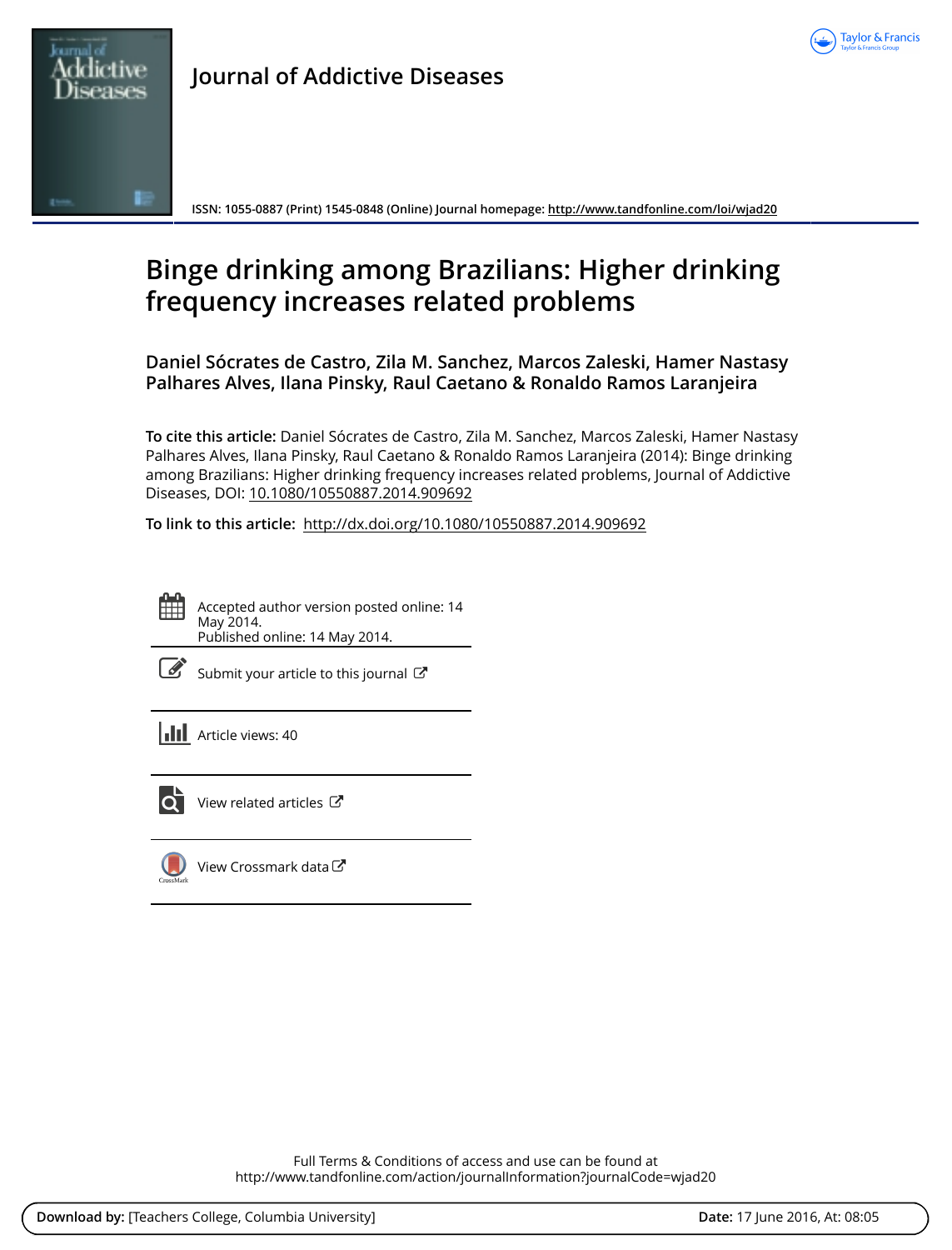### **Binge drinking among Brazilians: Higher drinking frequency increases related problems**

**Running title:** Binge drinking frequency and related problems in Brazil

**Daniel Sócrates de Castro1\***

**Zila M. Sanchez<sup>2</sup>**

**Marcos Zaleski<sup>1</sup>**

**Hamer Nastasy Palhares Alves<sup>1</sup>**

**Ilana Pinsky<sup>1</sup>**

**Raul Caetano<sup>3</sup>**

### **Ronaldo Ramos Laranjeira<sup>1</sup>**

<sup>1</sup> Alcohol and Drugs Research Unit (Unidade de Pesquisa em Álcool e Outras Drogas; UNIAD), Department of Psychiatry, Universidade Federal de São Paulo (UNIFESP), São Paulo, SP, Brazil  ${}^{2}$ Brazilian Centre of Information of Psychotropic Drugs (Centro Brasileiro de Informações sobre Drogas Psicotrópicas - CEBRID), Department of Preventive Medicine, Universidade Federal de São Paulo (UNIFESP), São Paulo, SP, Brazil

<sup>3</sup>School of Public Health, University of Texas, USA

\*Corresponding author: [danielsocrates@yahoo.com.br](mailto:danielsocrates@yahoo.com.br) - Alcohol and Drugs Research Unit (UNIAD): Rua Botucatu, 394 Vila Clementino, São Paulo – SP - Brazil – CEP 04023-061.

# <sup>1</sup> ACCEPTED MANUSCRIPT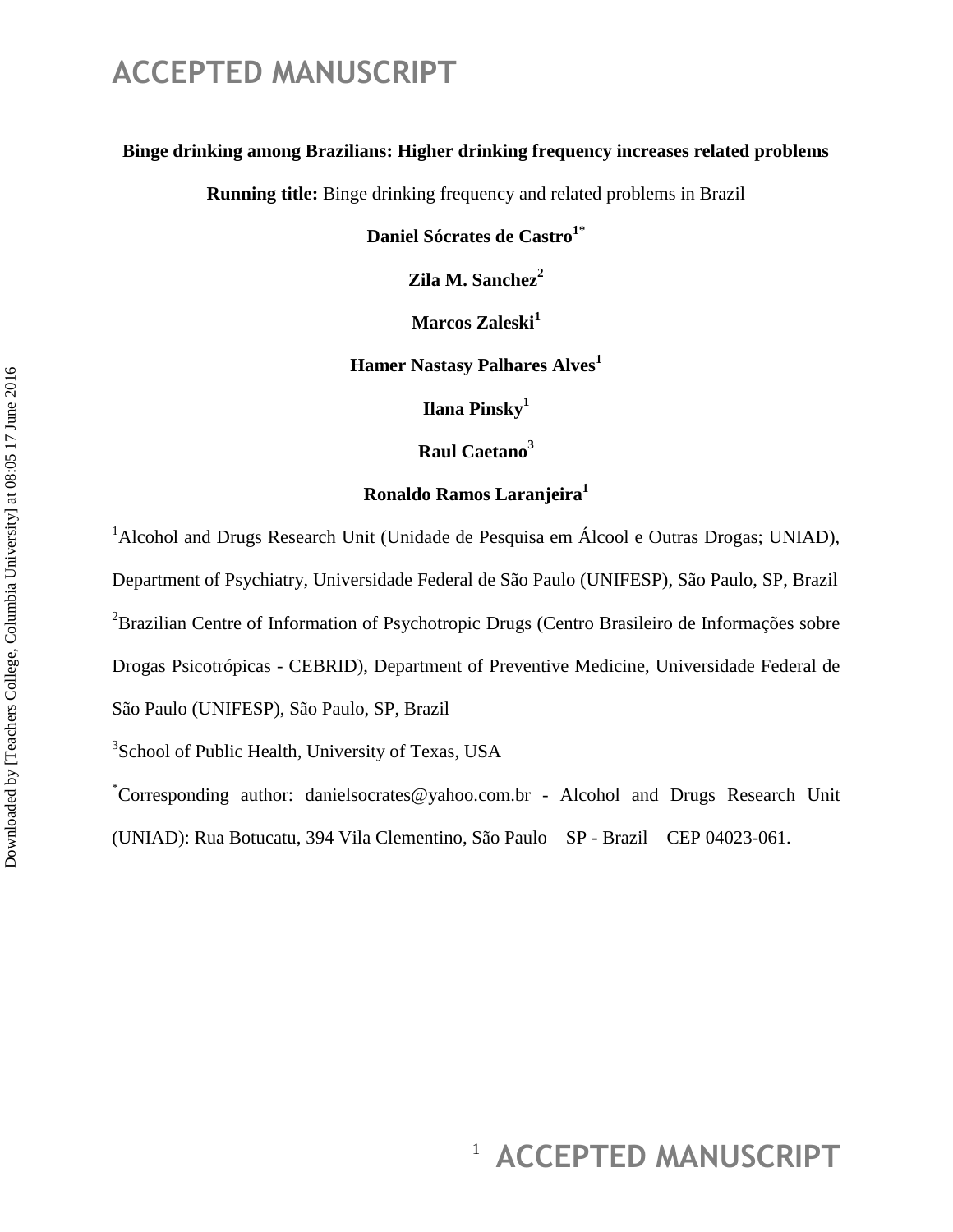#### **Abstract**

Aims: To correlate binge drinking (BD) with alcohol-related problems (ARP) in the Brazilian population.

Methods: A representative cross-sectional survey was conducted in 143 Brazilian cities. Associations between the frequencies of BD and ARP were gathered using an ordered logit regression model.

Results: Higher BD frequencies significantly increased the chance of injury in accidents, job loss, and involvement in intense arguments and assaults over the year. High frequency in BD increases the odds of all ARP.

Conclusion: There is a dose-response association between the frequency BD and ARP and is therefore a possible target for public prevention policies.

# <sup>2</sup> ACCEPTED MANUSCRIPT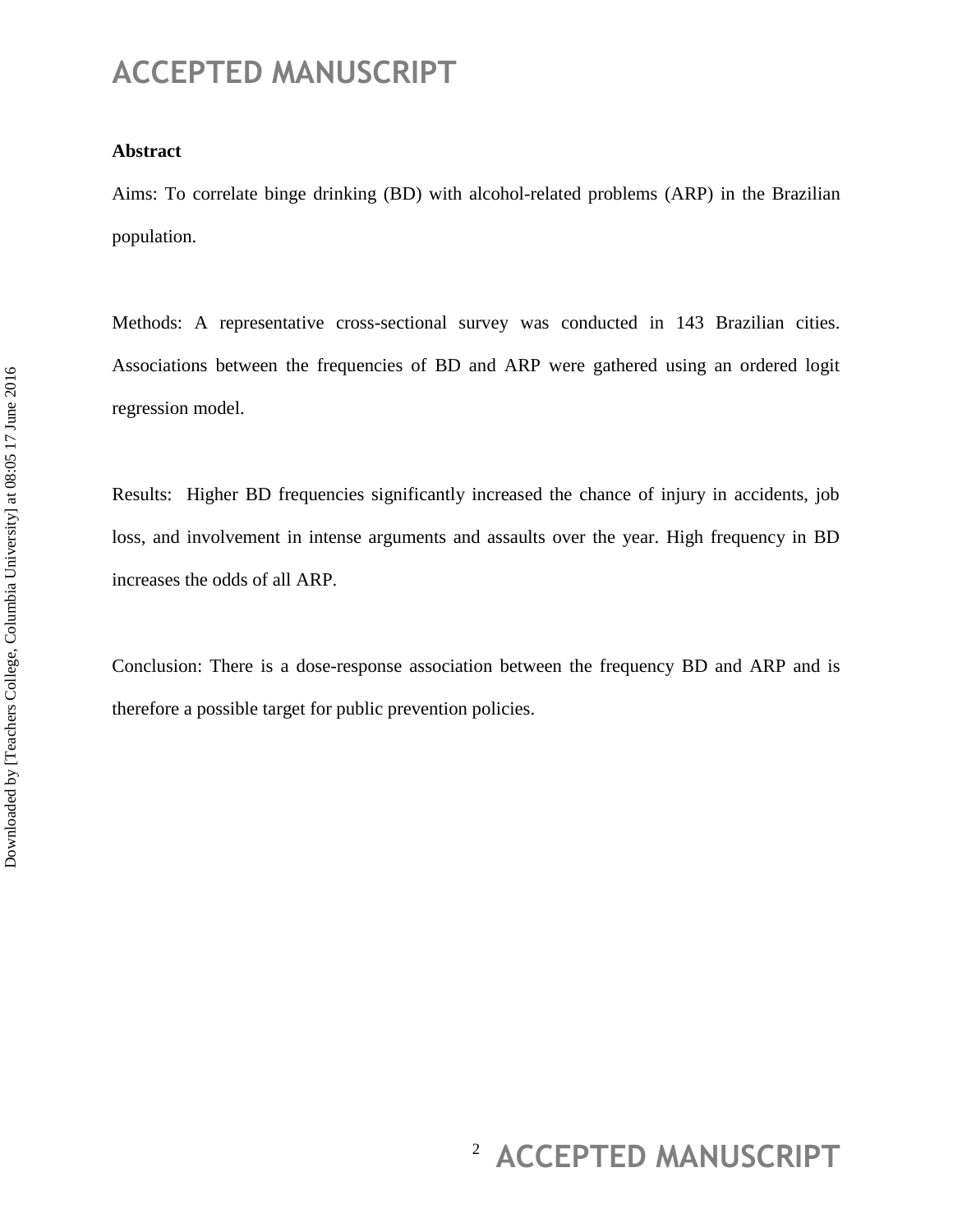### **1. Introduction**

Alcohol consumption is the third most important risk factor for the global burden of disease  $^{[1-3]}$  and the first in developing countries in Latin America<sup>[4]</sup>. Additionally, it accounts for 4% of all deaths worldwide  $^{[1]}$ . More than half of these deaths (over 1.25 million per year;) <sup>[5]</sup> are associated with binge drinking (BD), a term that refers to a pattern of consuming four or more drinks for women and five or more drinks for men per occasion [6].

BD is particularly problematic because of its prevalence and consequences  $^{[3]}$ : BD is correlated with various problems, such as violence, especially intimate partner conflicts  $[7, 8]$ , physical injuries <sup>[9]</sup>, negative labour market outcomes <sup>[10]</sup>, legal problems concerning social marginalisation  $^{[11]}$ , traffic crashes victimization $^{[12]}$  and family disruptions  $^{[13]}$ .

Research has consistently found a relationship among the volume of alcohol use, blood alcohol concentration, and alcohol-related problems  $[14, 15]$  however, scarce research exists concerning the relationship between the frequency of BD and alcohol-related problems. This lacuna is especially true in Brazil, where comprehensive population studies on the pattern of alcohol consumption have only recently been conducted [16].

The present study tested the hypothesis that the frequency of BD is related to the problems that result from alcohol abuse.

# <sup>3</sup> ACCEPTED MANUSCRIPT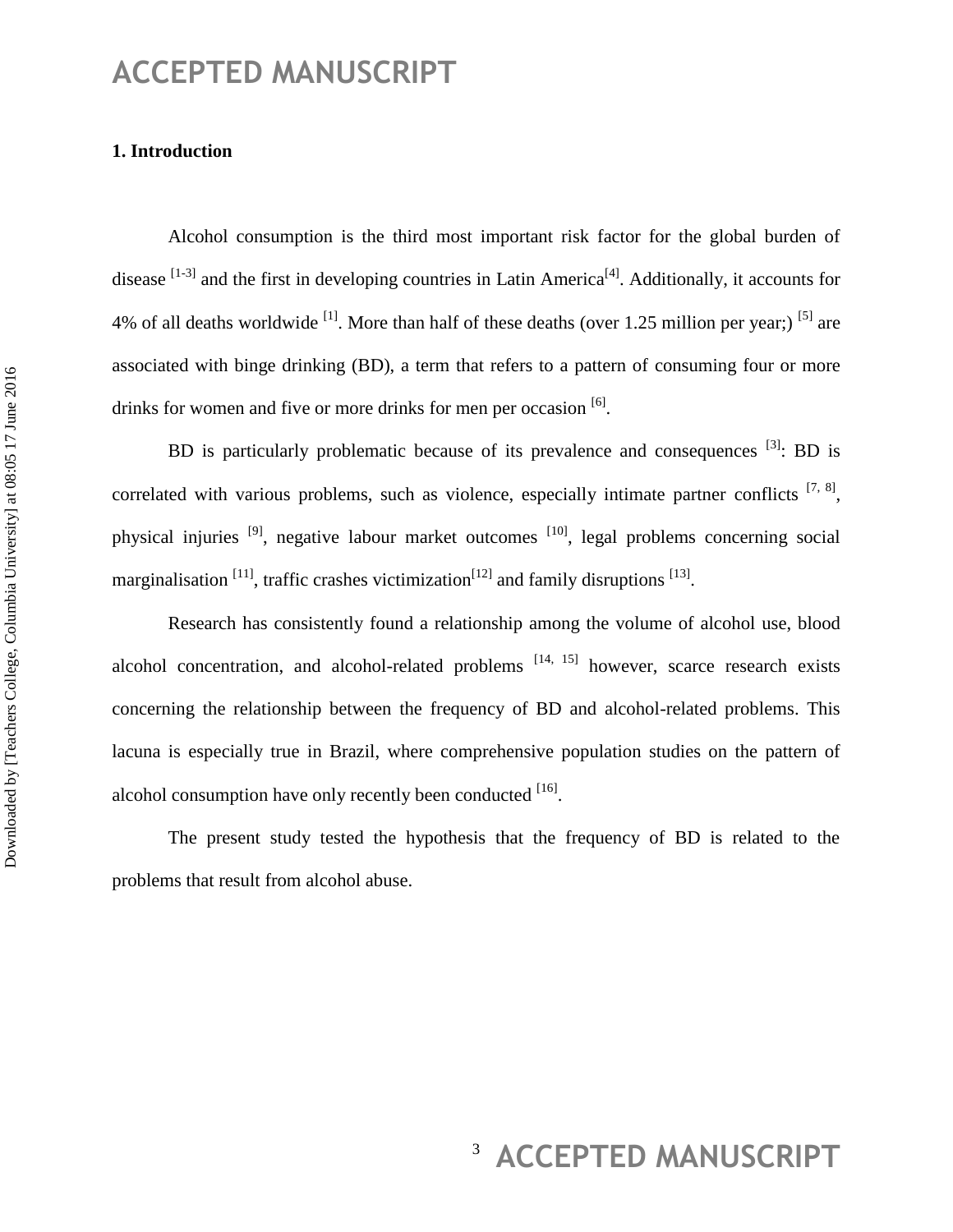#### **2. Methods**

#### **2.1 Sampling procedure and data collection**

The present study analysed data from the First National Survey on the Patterns of Alcohol Consumption in the Brazilian Population. This study was conducted from November 2005 to April 2006. Three thousand seven household interviews were conducted across 143 Brazilian cities selected using a three-stage stratified probability sampling method. Stage 1 consisted of the random selection of municipalities using the probability proportional to size (PPS) method by which the sample size varies by the population of each city. The selection of census sectors was performed using the same method in Stage 2. Finally, a count and a simple random drawing of households were performed in Stage 3 followed by the selection of one member of each household to be interviewed using the "next-birthday method".

The participation rate was 66%. Hour-long, face-to-face interviews were conducted in the respondents' homes by trained interviewers using a close-ended, standardised questionnaire. A detailed description of the questionnaire and methods can be found in Pinky et al, 2010, Laranjeira et al, 2010 and Caetano et al, 2012.  $^{[15-17]}$ . The potential bias associated with the relatively high non-response rate was addressed in part with the use of post-stratification weights  $^{[15]}$ .

Only the participants who reported drinking over the past year were included in this analysis ( $n = 1,333$  participants).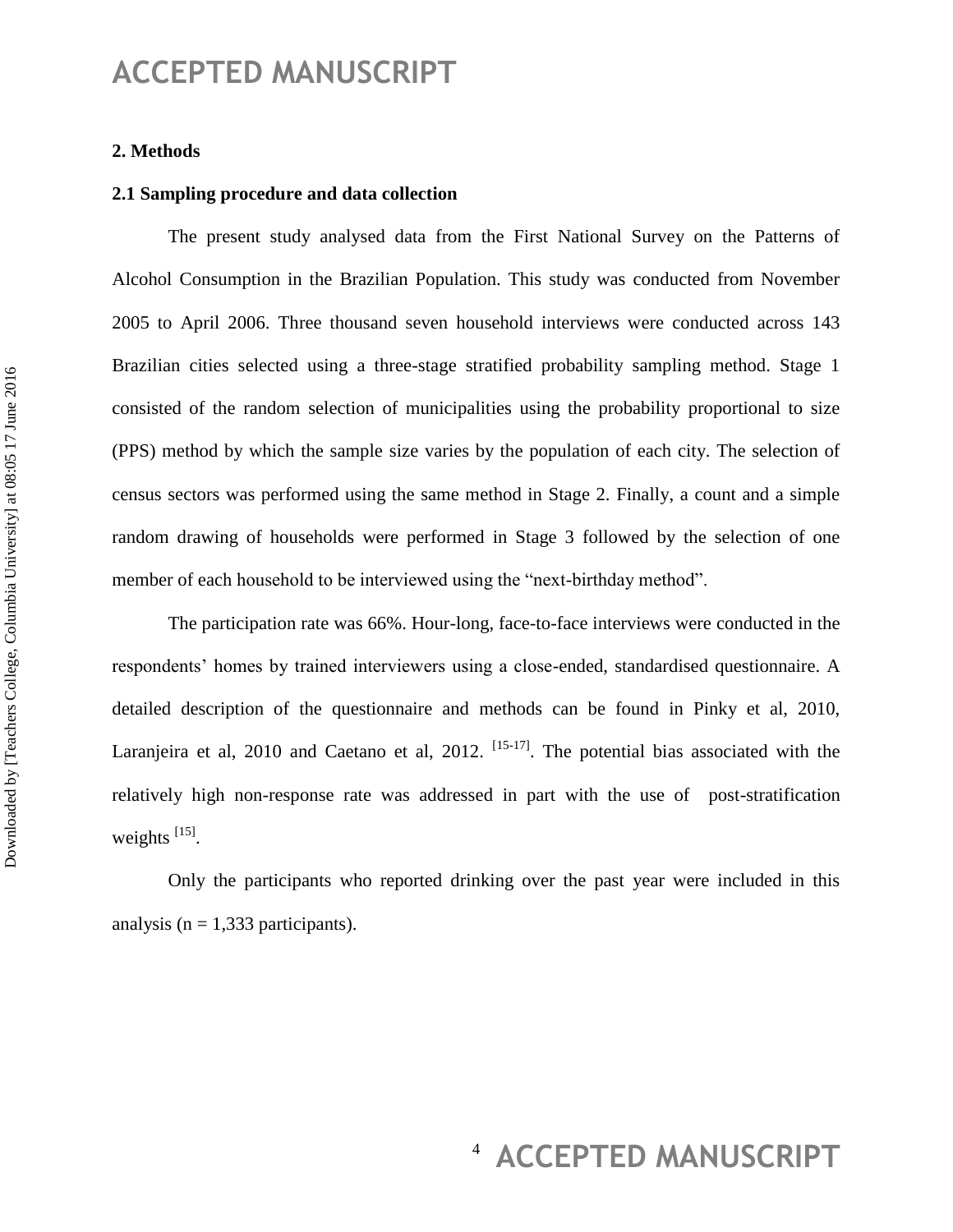#### **2.2 Measurements**

The instrument used for data collection was based on the *Hispanic Americans Baseline Alcohol Survey* (HABLAS) <sup>[18]</sup>, which was developed for epidemiological studies of alcohol consumption patterns among Hispanic-American residents of the US. Our version was translated and adapted to the Brazilian culture through both qualitative and quantitative pilot studies, to evaluate the applicability and acceptability in the Brazilian population. It's original content and structure was retained. The data from the sections on BD and alcohol related-problems were analysed.

#### **2.3 Dependent variable**

Male (female) participants were classified as binge drinkers when they consumed five or more (four or more) servings of alcohol over approximately two hours in the 12 months preceding the study. The average prevalence of BD was calculated by dividing the number of respondents who reported at least one BD episode over the previous year by the total number of respondents who reported drinking in the past 12 months.

### **2.4 Statistical analyses**

The analyses were performed using Stata, Version 11. Homogeneity tests based on the Pearson's chi-square statistic were used to establish an association between the frequency of BD and the occurrence of harm associated with alcohol use. An ordered logistic regression model (i.e., the generalised logistic regression for ordinal polynomial responses) was used to establish associations between the frequency of BD and the occurrence of harm associated with alcohol use. The results of this analysis are presented as crude and adjusted odds ratios (ORs). The dependent variable of the logistic regression was binary (present or absent); the ordered logistic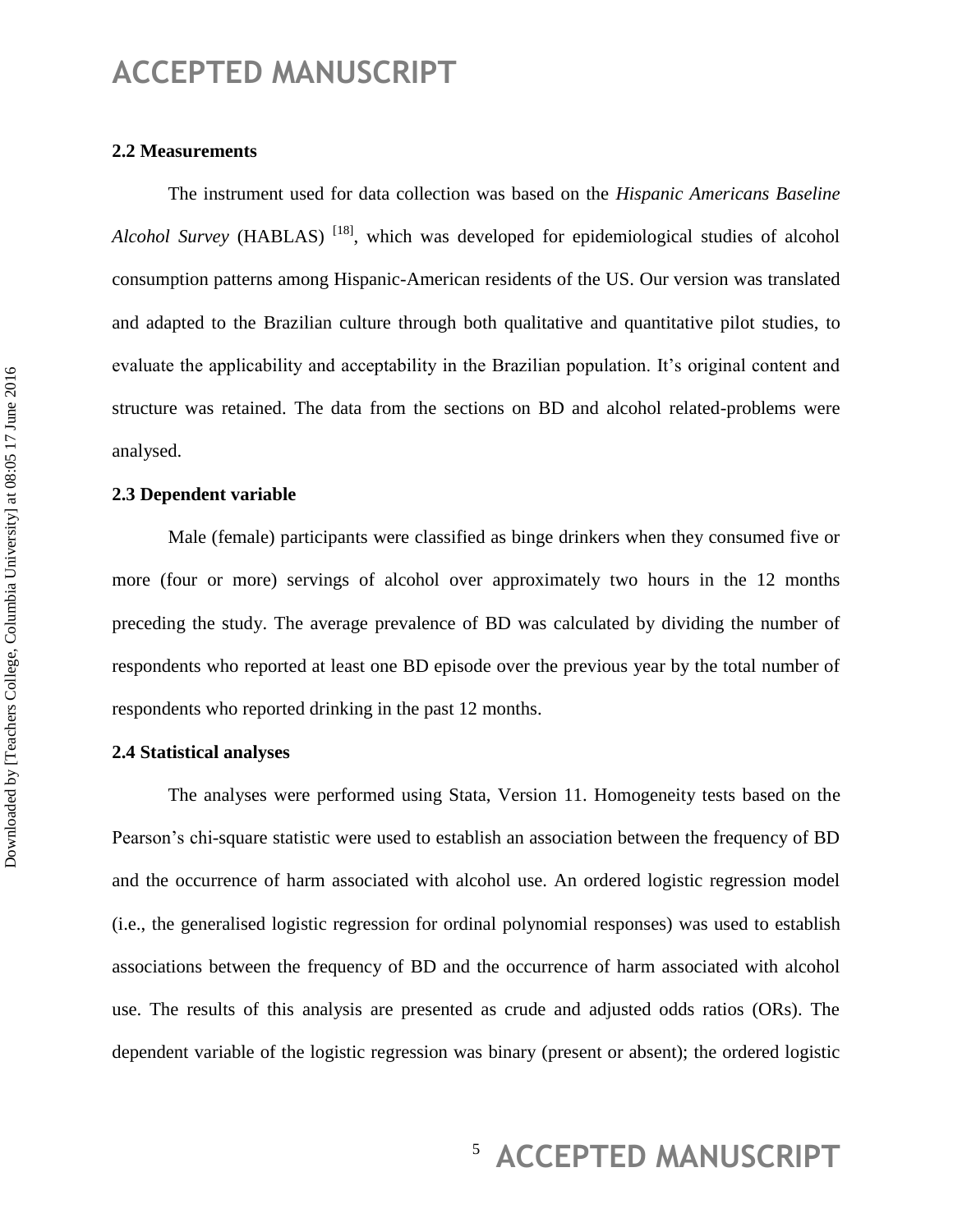model enabled the analysis of an ordinal dependent variable. BD in the year prior to the study was the dependent variable and was used to classify the participants into four ordinal categories based on consumption frequency:  $0 = no BD$ ,  $1 = low (1 or 2 episodes of BD)$ ,  $2 = medium (3 to 2)$ *11 episodes of BD);*  $3 = high (12 + episodes of BD)$ . Participants who drank over the past year but did not engage in any episodes of BD served as the reference group in the analysis. The ordered logit regression provided an OR for each independent variable, which represents an increment in the chance that the participant belongs to the next category compared with the previous one <sup>[19]</sup>. The ordered logistic model assumes the proportionality of the OR. This assumption was tested, and the model was adequate ( $p = 0.60$ ). In addition, the probability of F  $(P > F)$  was less than 0.005; thus, the model was sufficient <sup>[20]</sup>.

All of the analyses considered the complex structure of the sample and were conducted using survey set (*svy*) commands that considered stratum (five socioeconomic regions of Brazil: South, Northeast, North, Southeast, and Middle West), the primary sample unit (*psu*; the census tract from the Brazilian Institute of Geography and Statistics of the Federal Government; IBGE), and a sampling weight (using the IBGE data from the 2000 Brazilian population census for each census tract)  $^{[21]}$ . The level of significance for the analyses was set at 5%.

### **2.5 Ethics**

The Research and Ethics Committee of the Federal University of São Paulo (registration number: CEP1672/04) approved the present study, and all participants signed an informed consent form.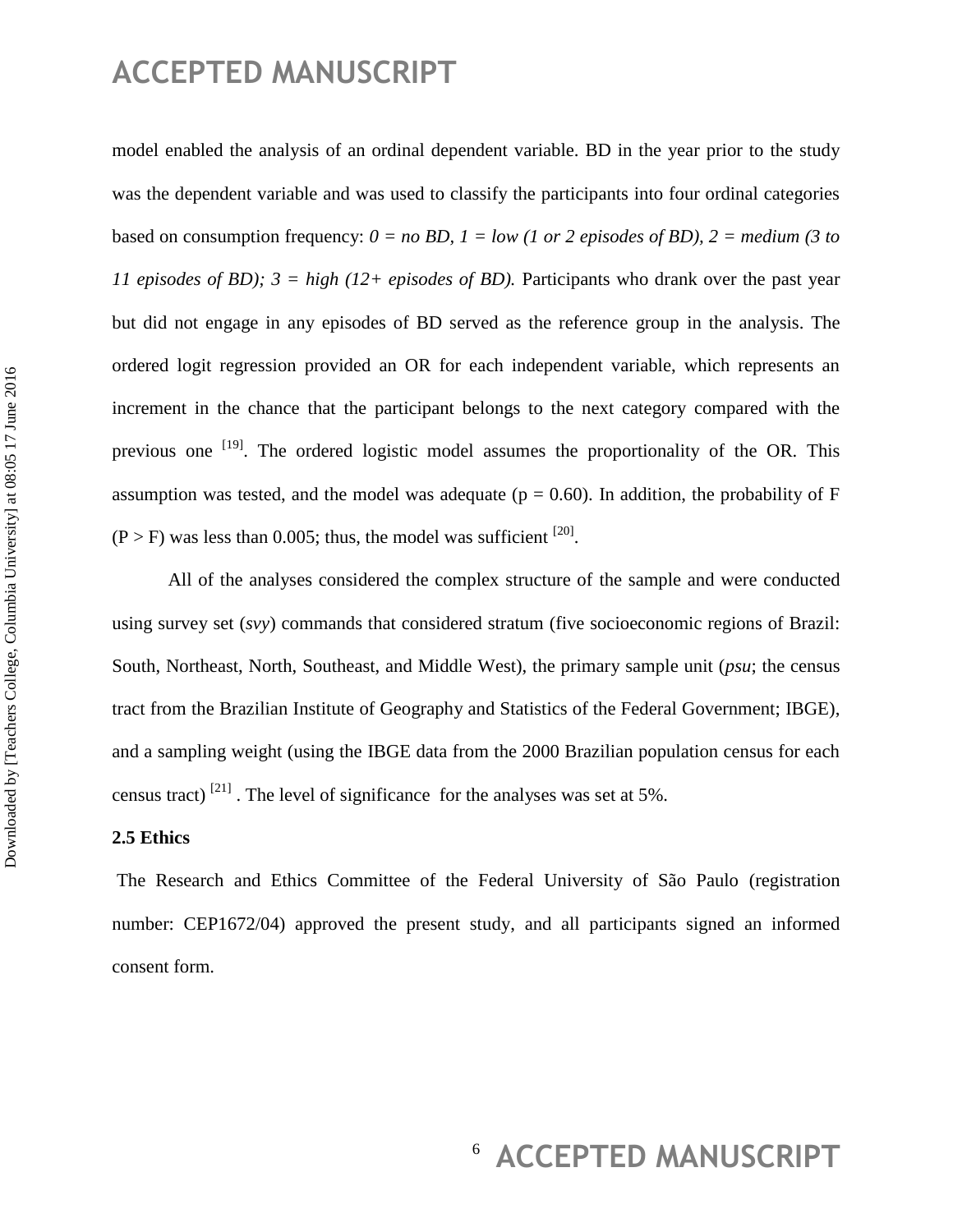#### **3. Results**

Of the 3,007 participants who composed the initial sample, 1,333 (44%) reported using alcohol over the past year and 841 participants (28%) reported at least one occasion of binge drinking in the 12 months prior to the interview.

Table 1 shows that the increment in the prevalence of each negative event is proportional to the increase in frequency of binge drinking in each category.

It is noteworthy that most negative events, such as intense argument and memory loss have proportional and very large increase of prevalence by the increase in the frequency of binge drinking, going from 2-3% among those who haven´t engage in binge drinking to 22-25% among those that engaged in at least one episode of BD per month.

In a less number of cases, the difference in prevalences is clear for the first two frequencies of binge drinking, but not for the last one. For instance, the prevalence of financial harm is twice from the first to the second level and three times greater from the second to te third and fourth level, but without difference between the latter two categories.

Table 2 shows the results of the ordered logistic regression. The increase in each level of frequency of BD increased up to 17 times the odds of been injured in an accident ( $OR = 17.2$ ; 95%  $CIs = 4.2$ -70.2). The odds for job loss due to alcohol consumption increased proportionally to the increase in the frequency of BD over the year, which was five times greater at each successive frequency level of BD (OR = 5.2; 95% CI = 1.9-14.5). The chance of having had an intense argument was 6 times greater in each next category of BD frequency ( $OR = 6.0$ ; 95% CI  $= 4.1-8.9$ ). The odds of having started fights or assaulted in the previous year increased around 4 times for each next category of frequency of BD.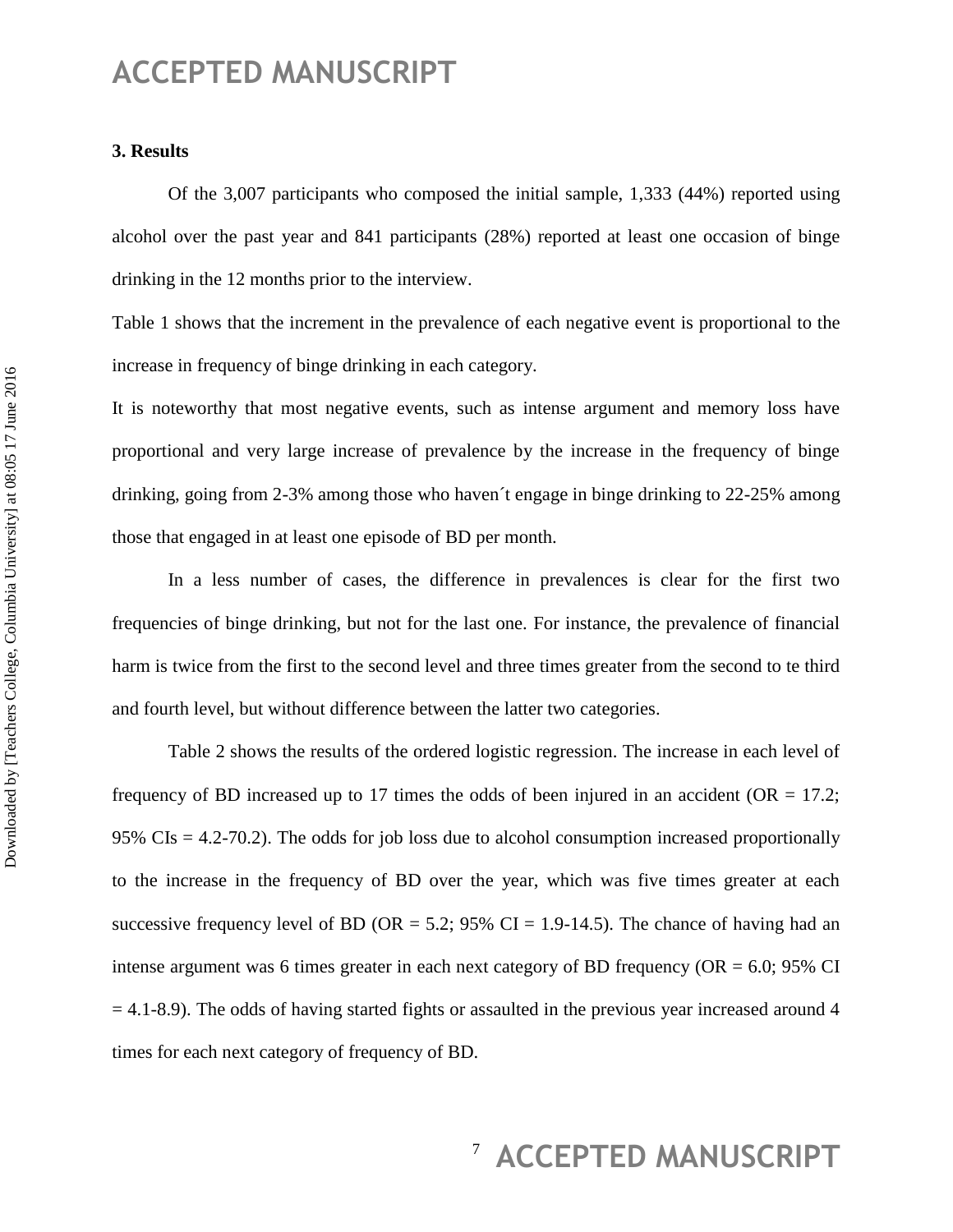Those who reported alcohol-related harms to their social, familial, financial, or professional lives were three to four times more likely to have engaged in higher frequencies of BD in the year prior to the survey.

**Table 1. Bivariate analysis of the prevalence of drinking-related harm and BD frequency over the past year (N = 1,333).** 

**Table 2. Ordered logistic model of ordinal frequencies of BD over the past year by drinking-related harms adjusted for age, gender and socioeconomic stratum. No BD over**  the past year as reference.  $(N = 1,333)$ .

#### **4. Discussion**

The present article is the first to associate the frequency of BD with the occurrence of alcohol-related problems in Brazil. Accidental injury is one of the problems generally associated with alcohol use  $^{[9]}$ , and evidence exists that recurrent intoxication increases the risk of injury  $^{[22]}$ . Our study found that the risk of being involved in an accident was 17 times higher among those who had more BD episodes. This information is important to policy makers and to help prevent accidents that involve binge drinkers, especially by regulating the alcohol market and drinkingand-driving  $^{[12]}$ .

The portion of our sample who exhibited a greater frequency of BD was five times more likely to have lost their job due to alcohol use compared with those who had a lower frequency of BD. Henkel, 2010 reported a similar result: Those who drank alcohol in a high-risk pattern were six times more likely to be unemployed than those who drank in a low risk pattern. A household survey found that 0.2% to 0.5% of Americans reported that they lost or nearly lost their jobs due to alcohol use  $^{[23]}$ . In Brazil, five per cent of the population have work problems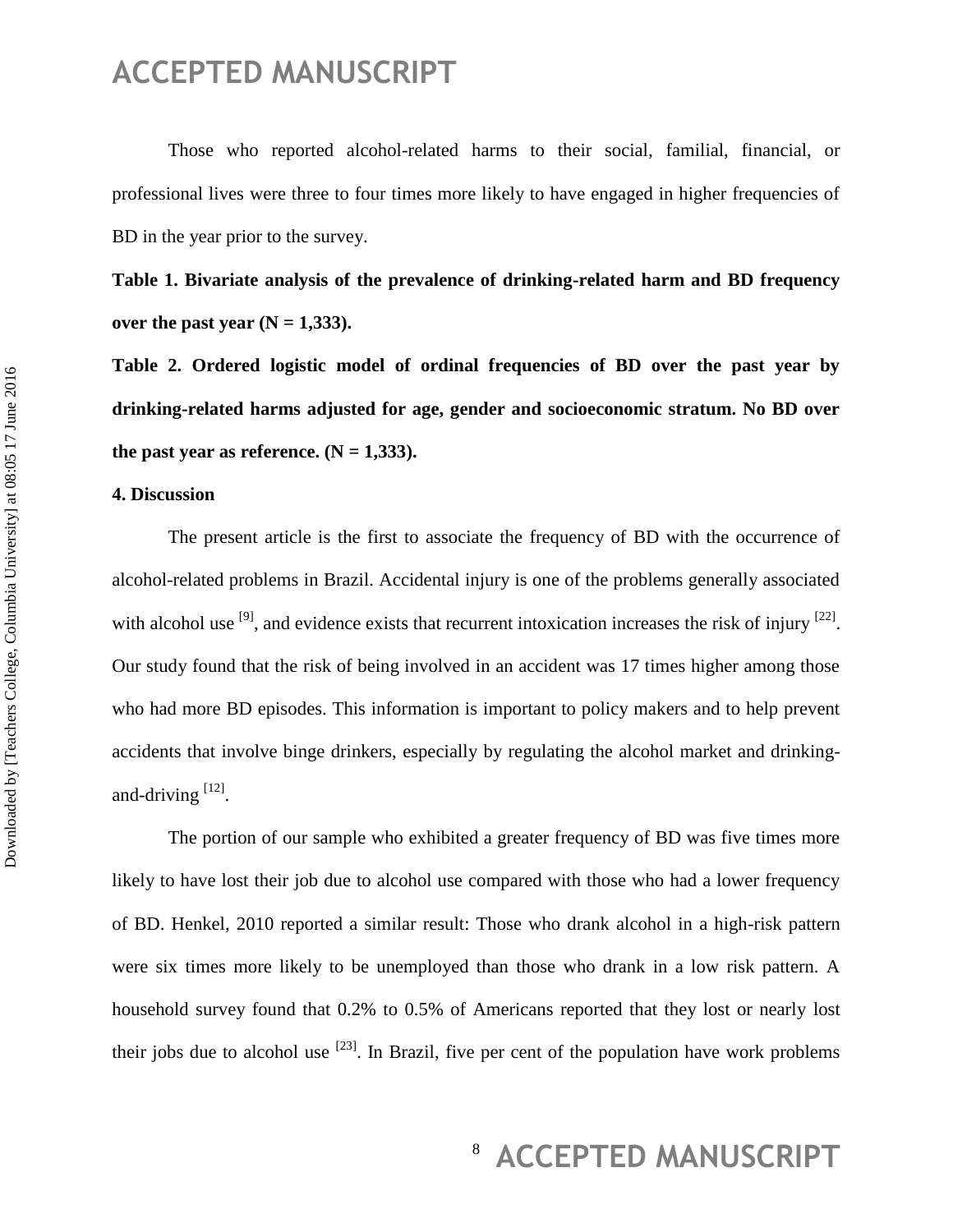due to alcohol use  $[16]$ . This information is important for employers and the government because it represents great financial and social losses, given that unemployment can continue for an extended period of time  $[24]$ . An important Swedish study found an disparate result than ours: those who practiced binge drinking in a high frequency were not more likely to be unemployed in short or long term. It is probable that specific characteristics of the labor laws and the unemployment level, that are so discrepat between the two countries, may explain this finding<sup>[25]</sup>.

In our sample, intense arguments without physical aggression were six times more likely to occur among those with a higher frequency of BD. This problem is one of the most common in the international literature on alcohol use  $[26, 27]$ .

Our data revealed a significant increase in the risk of physical aggression among those who binge drink with great frequency. This finding highlights the importance of public policies regarding education and prevention. Physical aggression (e.g., fighting and assaults) holds a prominent position in the list of alcohol-related problems <sup>[26]</sup>. Approximately 10% of Brazilians report that violence is problem resulting from alcohol use  $[16]$ .

According to Javier Alvarez,  $2006$ <sup>[27]</sup>, the number of BD episodes per week increased alcohol-related injuries; however, it was not associated with social harm. The amount of alcohol ingested was related to social harm (but not consumption frequency or BD). Methodological and sample selection differences (e.g., only one Spanish area was analysed, and it did not represent the national pattern), as well as culturally disparate ways of drinking, might be responsible for these differences.

All of the alcohol-related problems in the current study increased in a way that was directly proportional to BD frequency. Thus, our article implies that any reduction of BD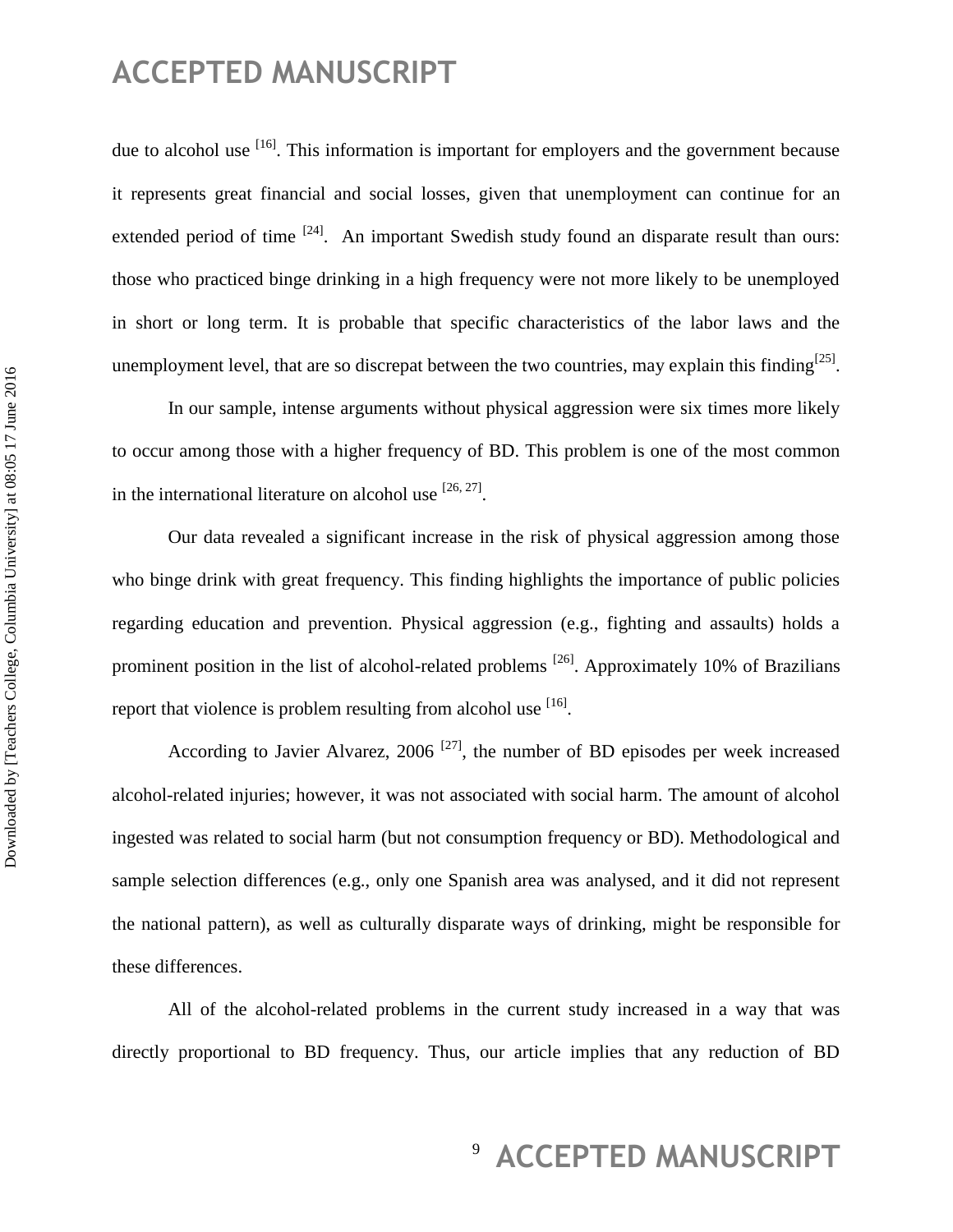frequency will reduce the harms associated with this practice because this harm is lower among those who engaged in fewer BD episodes. In our opinion, this concern should be primary among policy-makers and all of Brazilian society. Importantly, however, BD was associated with an enhanced risk for alcohol-related problems, even among those who presented this behaviour less often compared with those who did not present BD at all.

Other studies have emphasized problems related to BD, for example, Wechsler et al, 2000 and 2002,  $^{[28, 29]}$  found that poor academic performance, injuries, and property damage were eight times more likely to occur among frequent BD college students compared with those occasionally practiced BD. The negative outcomes and consequences of alcohol use were five times more likely to occur among those who occasionally practiced BD and 22 times more likely to occur among frequent binge drinkers compared with those who did not engage in BD.

Another Brazilian household survey conducted in 2012 by Silveira et al <sup>[30]</sup> showed that the proportion of participants who had experienced negative consequences increased with the quantity and frequency of the drinking pattern.

However, even though the increase in the frequency of binge increases the chances of alcohol related harm, we must remember that in accordance to the paradox of prevention, most social damage caused by alcohol comes from non-binge drinkers. In Brazil, roughly half of the alcohol-related harm came from drinking by non-binge drinkers. [15]

### **4.1 Study limitations**

People in non-residential settings were not included. Certain subclasses of violence, such as intimate partner violence, were not evaluated. Because this study was cross-sectional, the associations found cannot be assumed to be causal.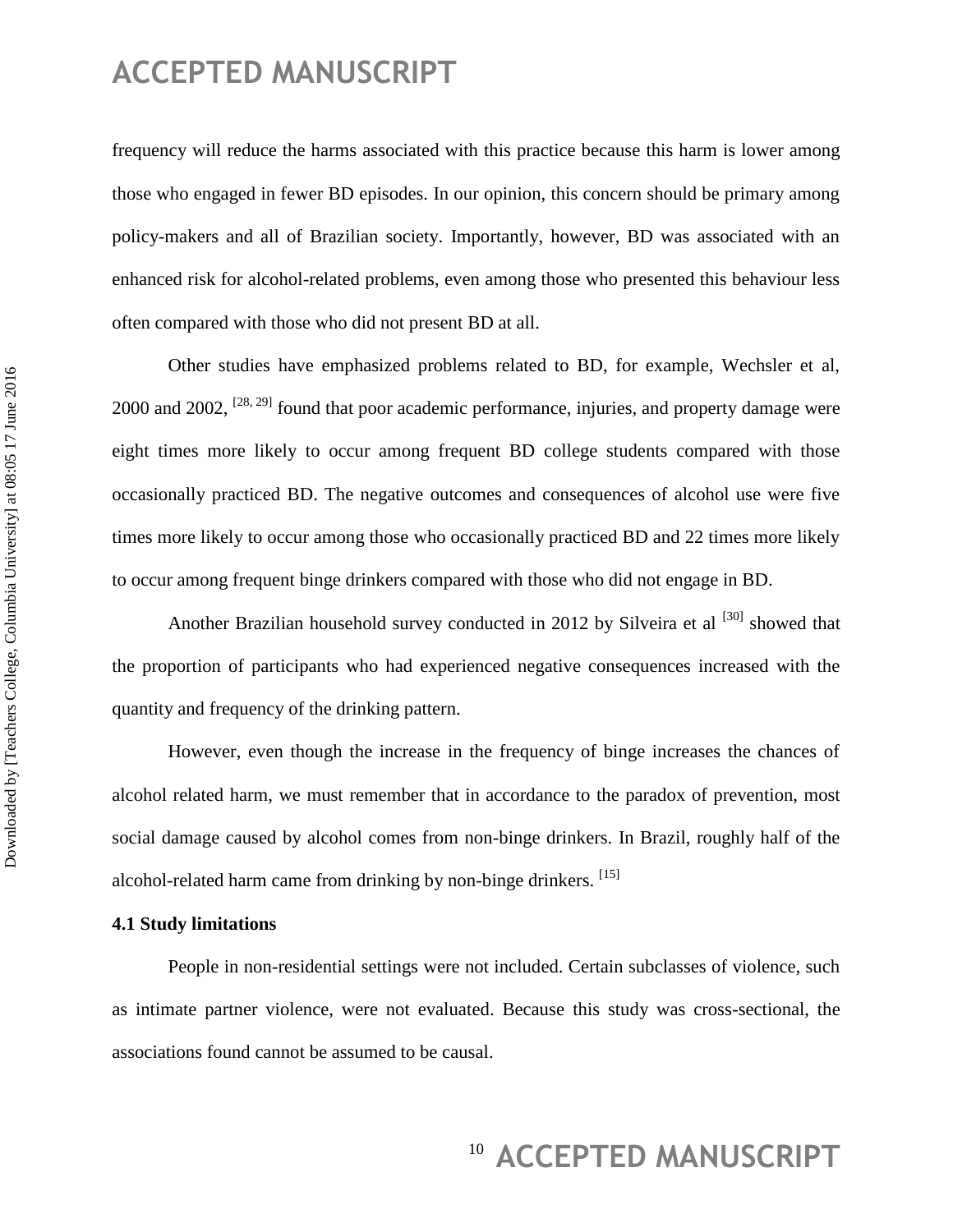Another limitation was the acceptance rate of 66%.

#### **5. Conclusion**

In conclusion, our study contributes to the understanding of drinking patterns and their association with alcohol-related problems in Brazil. The methodological approach of this welldesigned epidemiological study shows strong evidence that reinforces the finding that more frequent episodes of BD are strongly associated with increased problems in Brazil. We encourage the establishment of additional and effective prevention policies, like the new traffic law on drinking and driving introduced in Brazil in 2008 (Law 11,705), as well as treatment programs, not only for those who are alcohol-dependent but also for frequent binge drinkers to reduce the significant mortality, morbidity, and burden of disease effects due to BD worldwide.

### **6. Acknowledgements**

We thank the SENAD (National Secretariat for Drug Policies) of the Brazilian Federal Government for funding the First National Household Survey on Alcohol Drug Use.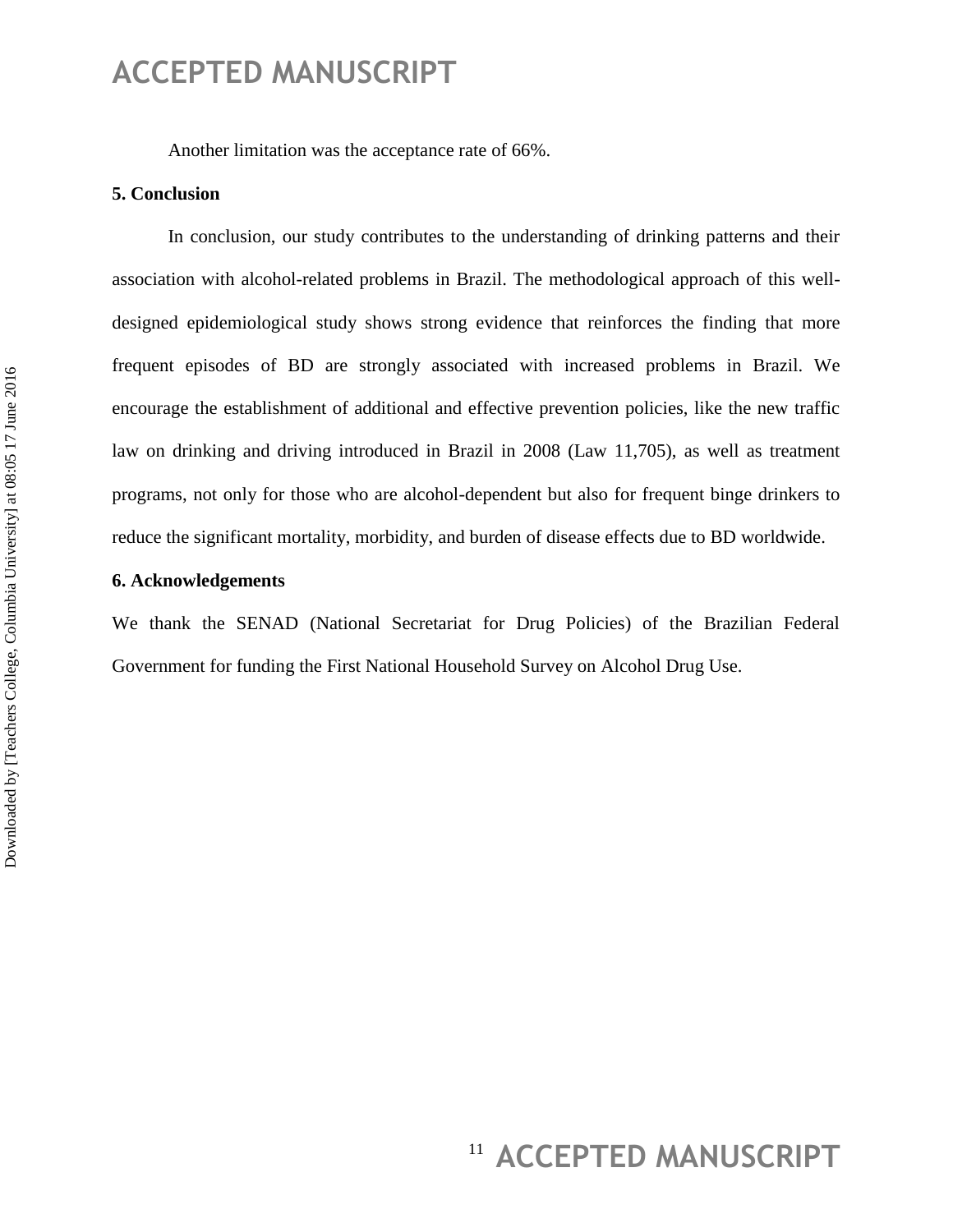#### **7. References**

- 1. WHO, *Global Status Report on alcohol and health 2011*. 2011, World Health Organization: Geneva.
- 2. Rehm, J., et al., *Modeling the impact of alcohol dependence on mortality burden and the effect of available treatment interventions in the European Union.* Eur Neuropsychopharmacol, 2012.
- 3. Ventura , G.C.L., Miller J M, Piquero A R, *Binge Drinking: Patterns, Explanations, and Policy*, in *Comprehensive Handbook of Alcohol Related Pathology Volume 1*, E. Ltd, Editor. 2005, Elsevier Ltd. p. 59-73.
- 4. Monteiro, M., *Alcohol and public health in the Americas: a case for action.* Washington, DC: PAHO, 2007.
- 5. Brewer, R.D. and M.H. Swahn, *Binge drinking and violence.* JAMA, 2005. **294**(5): p. 616-8.
- 6. Wechsler, H., et al., *A gender-specific measure of binge drinking among college students.* Am J Public Health, 1995. **85**(7): p. 982-5.
- 7. Zahnd, E., et al., *The link between intimate partner violence, substance abuse and mental health in California.* Policy Brief UCLA Cent Health Policy Res, 2011(PB2011-10): p. 1-8.
- 8. Field, C.A. and R. Caetano, *Ethnic differences in intimate partner violence in the U.S. general population: the role of alcohol use and socioeconomic status.* Trauma Violence Abus, 2004. **5**(4): p. 303-17.
- 9. Ramchand, R., et al., *Alcohol abuse and illegal drug use among Los Angeles County trauma patients: prevalence and evaluation of single item screener.* J Trauma, 2009. **66**(5): p. 1461-7.
- 10. Henkel, D., *Unemployment and substance use: a review of the literature (1990-2010).* Curr Drug Abuse Rev, 2011. **4**(1): p. 4-27.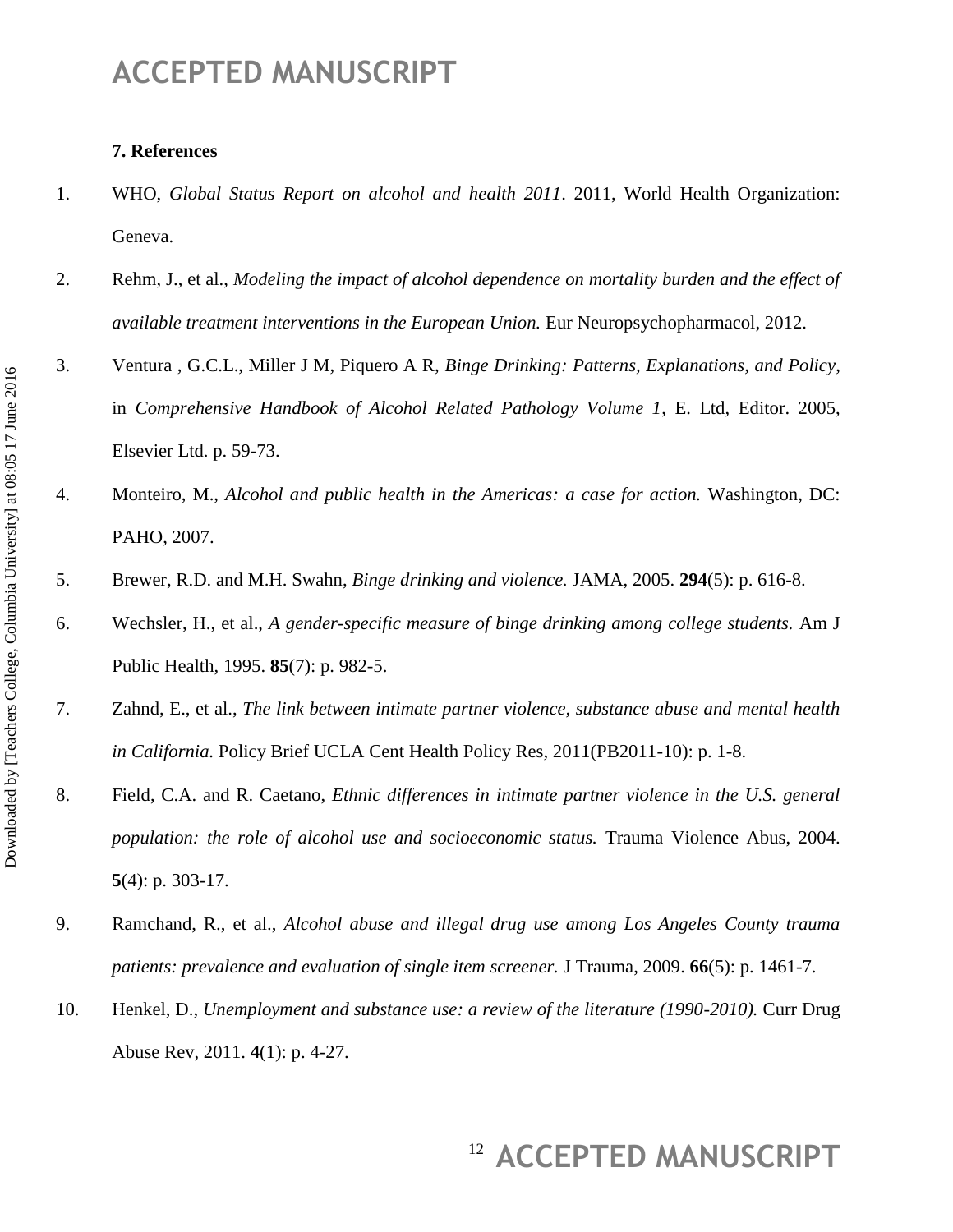- 11. Rolland, B., et al., *Pharmaceutical approaches of binge drinking.* Curr Pharm Des, 2011. **17**(14): p. 1333-42.
- 12. De Boni R, B.M., Hilgert J, Sousa T, Von Diemen L, Benzano D, Menegon G, Holmer B, Duarte Pdo C, Pechansky F, *Factors associated with alcohol and drug use among traffic crash victims in southern Brazil.* Accid Anal Prev, 2011. **43**(4): p. 1408-13.
- 13. Rehm, J. and G. Gmel, *Patterns of alcohol consumption and social consequences. Results from an 8-year follow-up study in Switzerland.* Addiction, 1999. **94**(6): p. 899-912.
- 14. Esser, M.B., et al., *Binge drinking intensity: a comparison of two measures.* Am J Prev Med, 2012. **42**(6): p. 625-9.
- 15. Caetano, R., et al., *The distribution of alcohol consumption and the prevention paradox in Brazil.* Addiction, 2012. **107**(1): p. 60-8.
- 16. Laranjeira, R., et al., *Alcohol use patterns among Brazilian adults.* Rev Bras Psiquiatr, 2010. **32**(3): p. 231-41.
- 17. Pinsky, I., et al., *[First national survey on patterns of alcohol consumption in the Brazilian population].* Rev Bras Psiquiatr, 2010. **32**(3): p. 214-5.
- 18. Caetano, R., S. Ramisetty-Mikler, and L.A. Rodriguez, *The Hispanic Americans Baseline Alcohol Survey (HABLAS): rates and predictors of alcohol abuse and dependence across Hispanic national groups.* J Stud Alcohol Drugs, 2008. **69**(3): p. 441-8.
- 19. Sloane, D.M., S.P., *An Introduction to Categorical Data Analysis.* Annu Rev Sociol, 1996. **22**: p. 351-375.
- 20. DeMaris, A., *Regression with Social Data: Modeling Continuous and Limited Response Variables*. 2004, Hoboken, NJ: Wiley.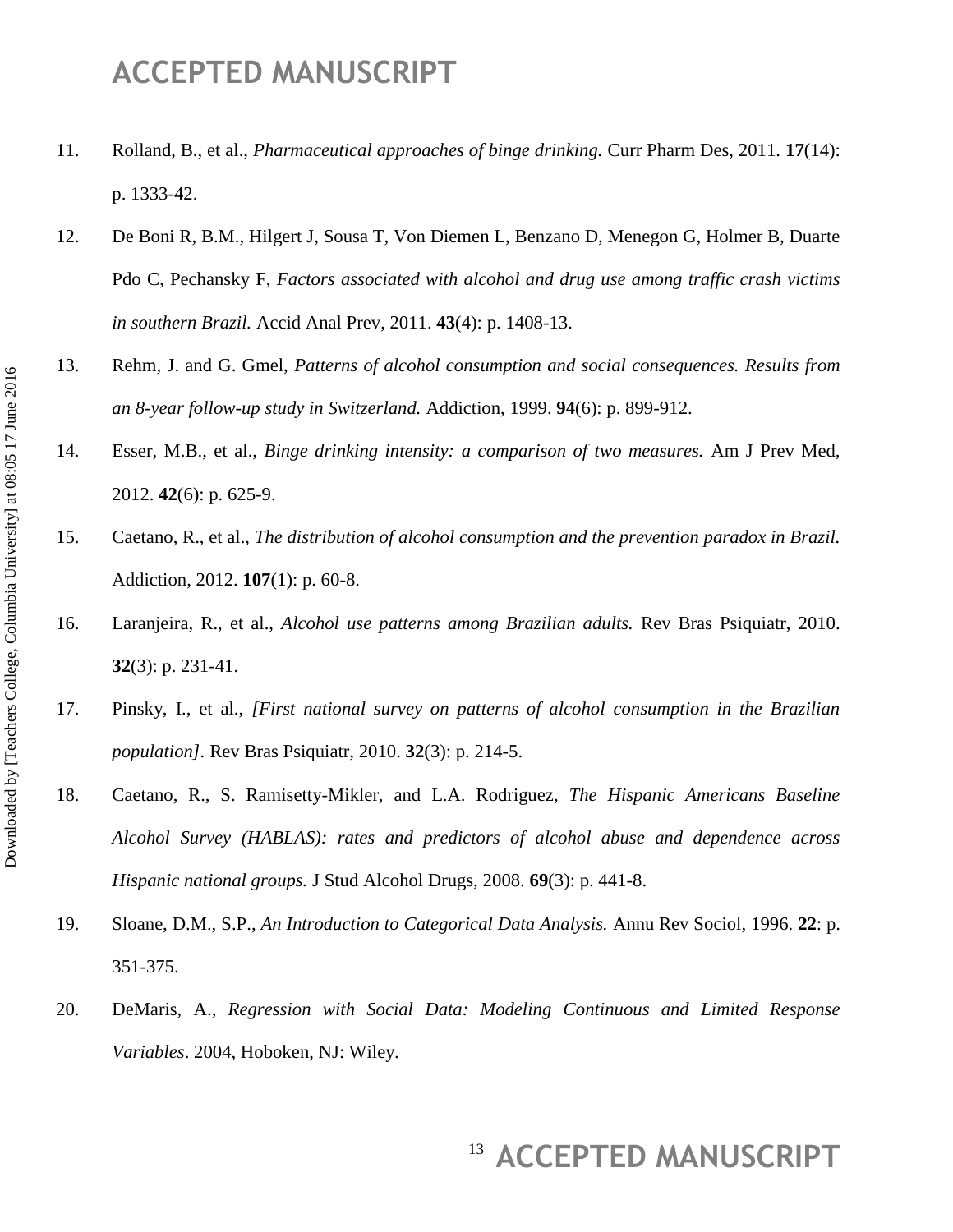- 21. Instituto Brasileiro de Geografia e Estatística (IBGE), *Pesquisa nacional por amostra de domicílios*. 2004. p. 1-120.
- 22. Hingson, R.W., W. Zha, and E.R. Weitzman, *Magnitude of and trends in alcohol-related mortality and morbidity among U.S. college students ages 18-24, 1998-2005.* J Stud Alcohol Drugs Suppl, 2009(16): p. 12-20.
- 23. Russell, M., J.M. Light, and P.J. Gruenewald, *Alcohol consumption and problems: the relevance of drinking patterns.* Alcohol Clin Exp Res, 2004. **28**(6): p. 921-30.
- 24. McLellan, A.T., et al., *Private substance abuse treatments: are some programs more effective than others?* J Subst Abuse Treat, 1993. **10**(3): p. 243-54.
- 25. Backhans, M.C., A. Lundin, and T. Hemmingsson, *Binge drinking--a predictor for or a consequence of unemployment?* Alcohol Clin Exp Res, 2012. **36**(11): p. 1983-90.
- 26. Mounteney, J., S. Haugland, and A. Skutle, *Truancy, alcohol use and alcohol-related problems in secondary school pupils in Norway.* Health Educ Res, 2010. **25**(6): p. 945-54.
- 27. Javier Alvarez, F., I. Fierro, and M. Carmen del Rio, *Alcohol-related social consequences in Castille and Leon, Spain.* Alcohol Clin Exp Res, 2006. **30**(4): p. 656-64.
- 28. Wechsler, H., et al., *College binge drinking in the 1990s: a continuing problem. Results of the Harvard School of Public Health 1999 College Alcohol Study.* J Am Coll Health, 2000. **48**(5): p. 199-210.
- 29. Wechsler, H., et al., *Trends in college binge drinking during a period of increased prevention efforts. Findings from 4 Harvard School of Public Health College Alcohol Study surveys: 1993- 2001.* J Am Coll Health, 2002. **50**(5): p. 203-17.
- 30. Silveira, C.M., et al., *Gender differences in drinking patterns and alcohol-related problems in a community sample in Sao Paulo, Brazil.* Clinics (Sao Paulo), 2012. **67**(3): p. 205-12.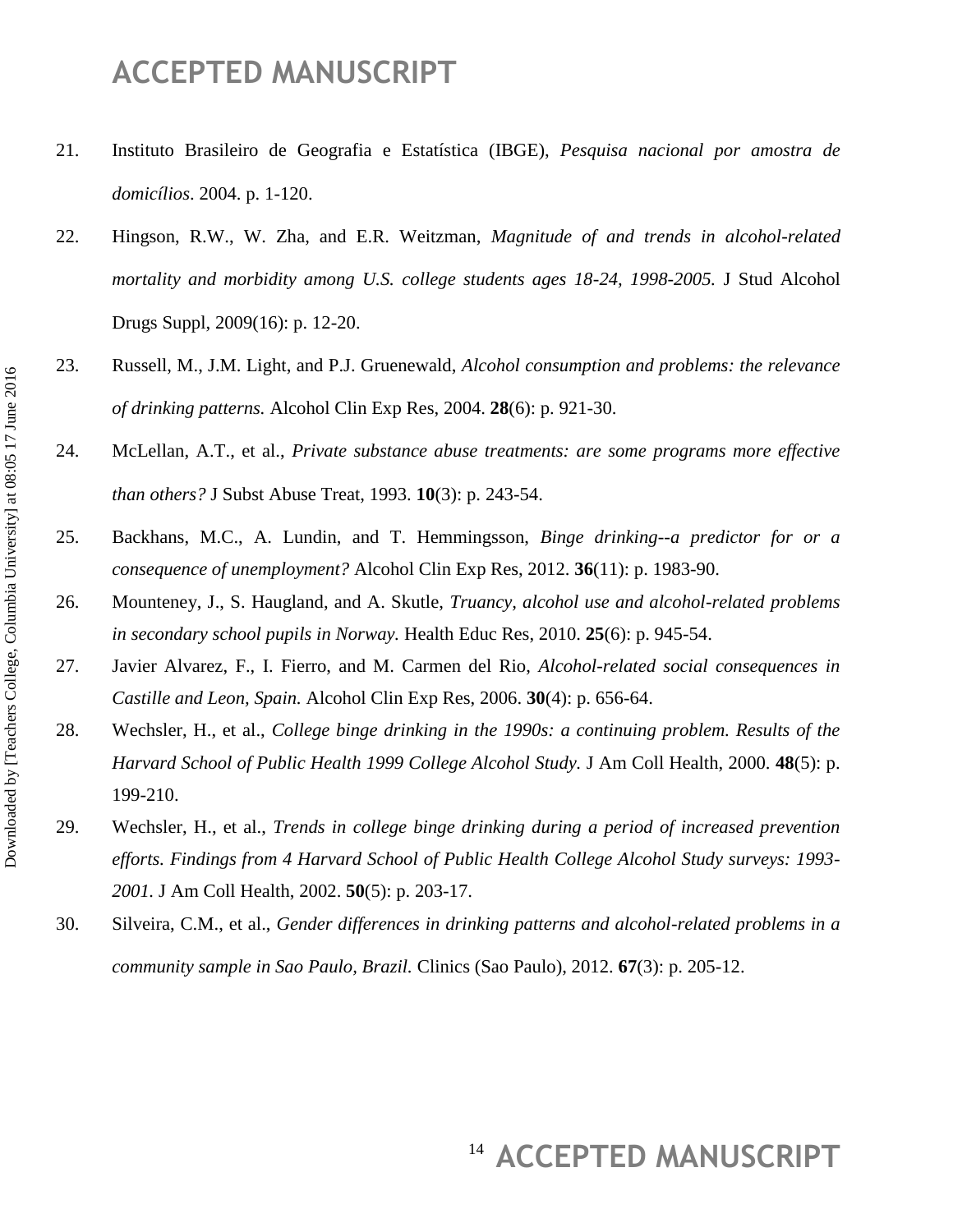**Table 1. Bivariate analysis of the prevalence of drinking-related problems and BD**  frequency over the past year  $(N = 1,333)$ .

|                                             | <b>Variable</b>                                  | No BD over the<br>past year |            |     |                  | 1 or 2 BD episodes 3 to 11 BD episodes<br>over the past year over the past year |                        | At least 1 BD<br>episode per<br>month |               | <b>P-value</b>       |
|---------------------------------------------|--------------------------------------------------|-----------------------------|------------|-----|------------------|---------------------------------------------------------------------------------|------------------------|---------------------------------------|---------------|----------------------|
|                                             |                                                  |                             | wgt% 95%CI |     | wgt% 95%CI       |                                                                                 | wgt% 95%CI             |                                       | wgt% 95%CI    |                      |
| resulted from<br>Harm that                  | Social/friendships                               | 3.9                         | 2.5; 5.9   |     | 10.6 6.1; 17.7   |                                                                                 | 14.5 8.6; 23.4         | 18.8                                  | 13.8;<br>24.9 | < 0.0001             |
|                                             | Family/marriage                                  | 4.3                         | 2.9; 6.4   | 8.0 | 4.6; 13.5        | 17.8                                                                            | 11.1;<br>27.3          | 18.3                                  | 13.4;<br>24.6 | < 0.0001             |
|                                             | Financial                                        | 2.8                         | 1.6; 4.6   | 5.3 | 2.9; 9.4         | 17.9                                                                            | 10.9;<br>27.9          | 17.5                                  | 13.0;<br>23.1 | < 0.0001             |
|                                             | Work                                             | 2.1                         | 1.1; 3.9   | 3.5 | 1.7; 7.1         | 7.8                                                                             | 3.6; 16.1              | 13.4                                  |               | 8.8; 19.9 < 0.00 01  |
| Occurrences that resulting from<br>drinking | Heated argument                                  | 1.9                         | 1.0; 3.3   | 7.7 | 4.7; 12.3        | 17.1                                                                            | 10.7;<br>26.3          | 25.0                                  | 19.4;<br>31.6 | < 0.0001             |
|                                             | Job loss                                         | 0.3                         | 0.07; 1.9  | 0.2 | 0.03; 1.4        | 5.9                                                                             | 2.2; 14.9              | 5.6                                   | 3.2; 9.8      | < 0.0001             |
|                                             | Colleagues alerted<br>about drinking less        | 1.2                         | 0.6; 2.5   | 3.6 | 1.3; 9.5         | 10.5                                                                            | 5.6; 19.0              | 15.7                                  | 11.4;<br>21.2 | < 0.0001             |
|                                             | Irritated family<br>members/significant<br>other | 6.4                         | 4.3; 9.4   |     | $11.6$ 7.9; 16.7 | 18.7                                                                            | 12.4;<br>27.2          | 22                                    | 17.1:<br>28.1 | < 0.0001             |
|                                             | Family members<br>threatened to leave            | 1.3                         | 0.7; 2.5   | 1.9 | 0.8; 4.5         | 5.9                                                                             | 2.5; 13.3              | 9.4                                   |               | 6.2; 14.0 < $0.0001$ |
|                                             | Started fights                                   | 1.5                         | 0.7; 3.0   | 7.5 | 4.2; 13.2        |                                                                                 | $10.1 \quad 5.4; 18.0$ | 15.2                                  | 10.8;<br>21.0 | < 0.0001             |
|                                             | Hit/assaulted<br>someone                         | 0.5                         | 0.2; 1.4   | 1.6 | 0.6; 4.2         | 7.8                                                                             | 3.7; 15.9              | 7.5                                   |               | 4.8; 11.5 < $0.0001$ |
|                                             | Memory loss                                      | 3.5                         | 2.1; 5.6   | 9.7 | 5.5; 16.8        | 13.7                                                                            | 8.3; 21.8              | 24.4                                  | 19.5;<br>30.1 | < 0.0001             |

Downloaded by [Teachers College, Columbia University] at 08:05 17 June 2016 Downloaded by [Teachers College, Columbia University] at 08:05 17 June 2016